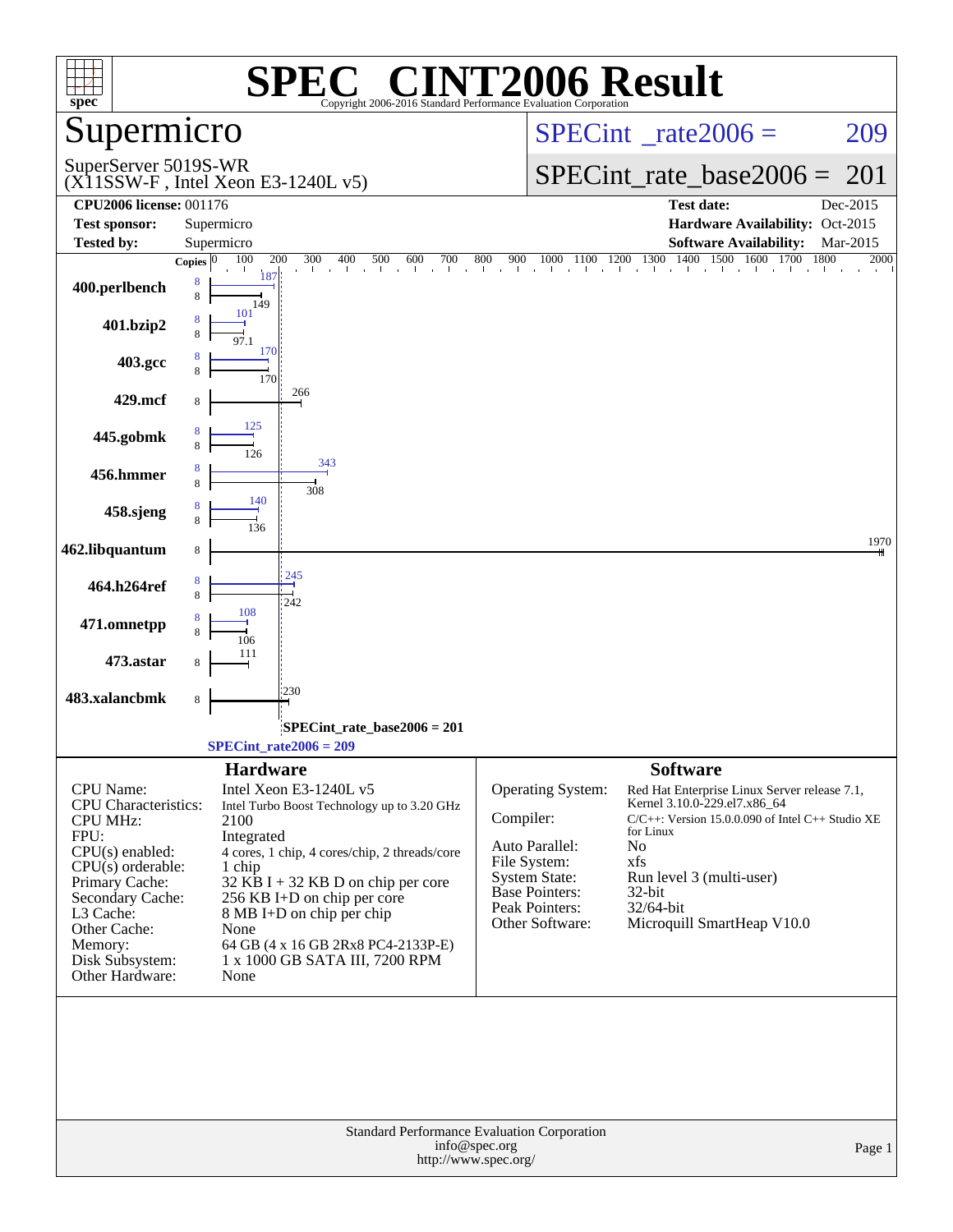

### Supermicro

SuperServer 5019S-WR

(X11SSW-F , Intel Xeon E3-1240L v5)

SPECint rate $2006 = 209$ 

### [SPECint\\_rate\\_base2006 =](http://www.spec.org/auto/cpu2006/Docs/result-fields.html#SPECintratebase2006) 201

**[CPU2006 license:](http://www.spec.org/auto/cpu2006/Docs/result-fields.html#CPU2006license)** 001176 **[Test date:](http://www.spec.org/auto/cpu2006/Docs/result-fields.html#Testdate)** Dec-2015 **[Test sponsor:](http://www.spec.org/auto/cpu2006/Docs/result-fields.html#Testsponsor)** Supermicro Supermicro **[Hardware Availability:](http://www.spec.org/auto/cpu2006/Docs/result-fields.html#HardwareAvailability)** Oct-2015 **[Tested by:](http://www.spec.org/auto/cpu2006/Docs/result-fields.html#Testedby)** Supermicro **Supermicro [Software Availability:](http://www.spec.org/auto/cpu2006/Docs/result-fields.html#SoftwareAvailability)** Mar-2015

#### **[Results Table](http://www.spec.org/auto/cpu2006/Docs/result-fields.html#ResultsTable)**

|                                                                                                          | <b>Base</b>   |                |       |                |       |                | <b>Peak</b> |                |                |              |                |              |                |              |
|----------------------------------------------------------------------------------------------------------|---------------|----------------|-------|----------------|-------|----------------|-------------|----------------|----------------|--------------|----------------|--------------|----------------|--------------|
| <b>Benchmark</b>                                                                                         | <b>Copies</b> | <b>Seconds</b> | Ratio | <b>Seconds</b> | Ratio | <b>Seconds</b> | Ratio       | <b>Copies</b>  | <b>Seconds</b> | <b>Ratio</b> | <b>Seconds</b> | <b>Ratio</b> | <b>Seconds</b> | <b>Ratio</b> |
| 400.perlbench                                                                                            | 8             | 525            | 149   | 525            | 149   | 525            | 149         |                | 419            | 187          | 418            | 187          | 419            | <u>187</u>   |
| 401.bzip2                                                                                                | 8             | 795            | 97.1  | 794            | 97.2  | 795            | 97.1        | 8              | 766            | 101          | 770            | 100          | 768            | <b>101</b>   |
| $403.\mathrm{gcc}$                                                                                       | 8             | 380            | 169   | 380            | 170   | 378            | 170         | 8              | 379            | 170          | 379            | 170          | 379            | 170          |
| $429$ .mcf                                                                                               | 8             | 274            | 266   | 275            | 266   | 275            | 266         | 8              | 274            | 266          | 275            | 266          | 275            | <b>266</b>   |
| $445$ .gobmk                                                                                             | 8             | 665            | 126   | 666            | 126   | 665            | 126         | 8              | 669            | 125          | 669            | 125          | 668            | 126          |
| 456.hmmer                                                                                                | 8             | 243            | 308   | 242            | 308   | 243            | 308         | 8              | 218            | 343          | 218            | 343          | 218            | 342          |
| $458$ .sjeng                                                                                             | 8             | 711            | 136   | 711            | 136   | 711            | 136         | 8              | 692            | 140          | 693            | 140          | 690            | 140          |
| 462.libquantum                                                                                           | 8             | 84.5           | 1960  | 84.3           | 1970  | 84.0           | 1970        | 8              | 84.5           | 1960         | 84.3           | 1970         | 84.0           | 1970         |
| 464.h264ref                                                                                              | 8             | 731            | 242   | 732            | 242   | 733            | 242         | 8              | 725            | 244          | 722            | 245          | 721            | 246          |
| 471.omnetpp                                                                                              | 8             | 474            | 106   | 471            | 106   | 475            | 105         | $\overline{8}$ | 461            | 108          | 464            | 108          | 461            | <b>108</b>   |
| $473$ . astar                                                                                            | 8             | 507            | 111   | 506            | 111   | 506            | <b>111</b>  | 8              | 507            | 111          | 506            | 111          | 506            | <b>111</b>   |
| 483.xalancbmk                                                                                            | 8             | 240            | 230   | 239            | 231   | 240            | 230         | 8              | 240            | 230          | 239            | 231          | 240            | 230          |
| Results appear in the order in which they were run. Bold underlined text indicates a median measurement. |               |                |       |                |       |                |             |                |                |              |                |              |                |              |

#### **[Submit Notes](http://www.spec.org/auto/cpu2006/Docs/result-fields.html#SubmitNotes)**

 The taskset mechanism was used to bind copies to processors. The config file option 'submit' was used to generate taskset commands to bind each copy to a specific processor. For details, please see the config file.

#### **[Operating System Notes](http://www.spec.org/auto/cpu2006/Docs/result-fields.html#OperatingSystemNotes)**

Stack size set to unlimited using "ulimit -s unlimited"

#### **[Platform Notes](http://www.spec.org/auto/cpu2006/Docs/result-fields.html#PlatformNotes)**

Standard Performance Evaluation Corporation Sysinfo program /home/cpu2006/config/sysinfo.rev6914 \$Rev: 6914 \$ \$Date:: 2014-06-25 #\$ e3fbb8667b5a285932ceab81e28219e1 running on localhost.localdomain Thu Dec 17 05:46:41 2015 This section contains SUT (System Under Test) info as seen by some common utilities. To remove or add to this section, see: <http://www.spec.org/cpu2006/Docs/config.html#sysinfo> From /proc/cpuinfo model name : Intel(R) Xeon(R) CPU E3-1240L v5 @ 2.10GHz 1 "physical id"s (chips) 8 "processors" cores, siblings (Caution: counting these is hw and system dependent. The following excerpts from /proc/cpuinfo might not be reliable. Use with caution.) cpu cores : 4 siblings : 8 Continued on next page

[info@spec.org](mailto:info@spec.org) <http://www.spec.org/>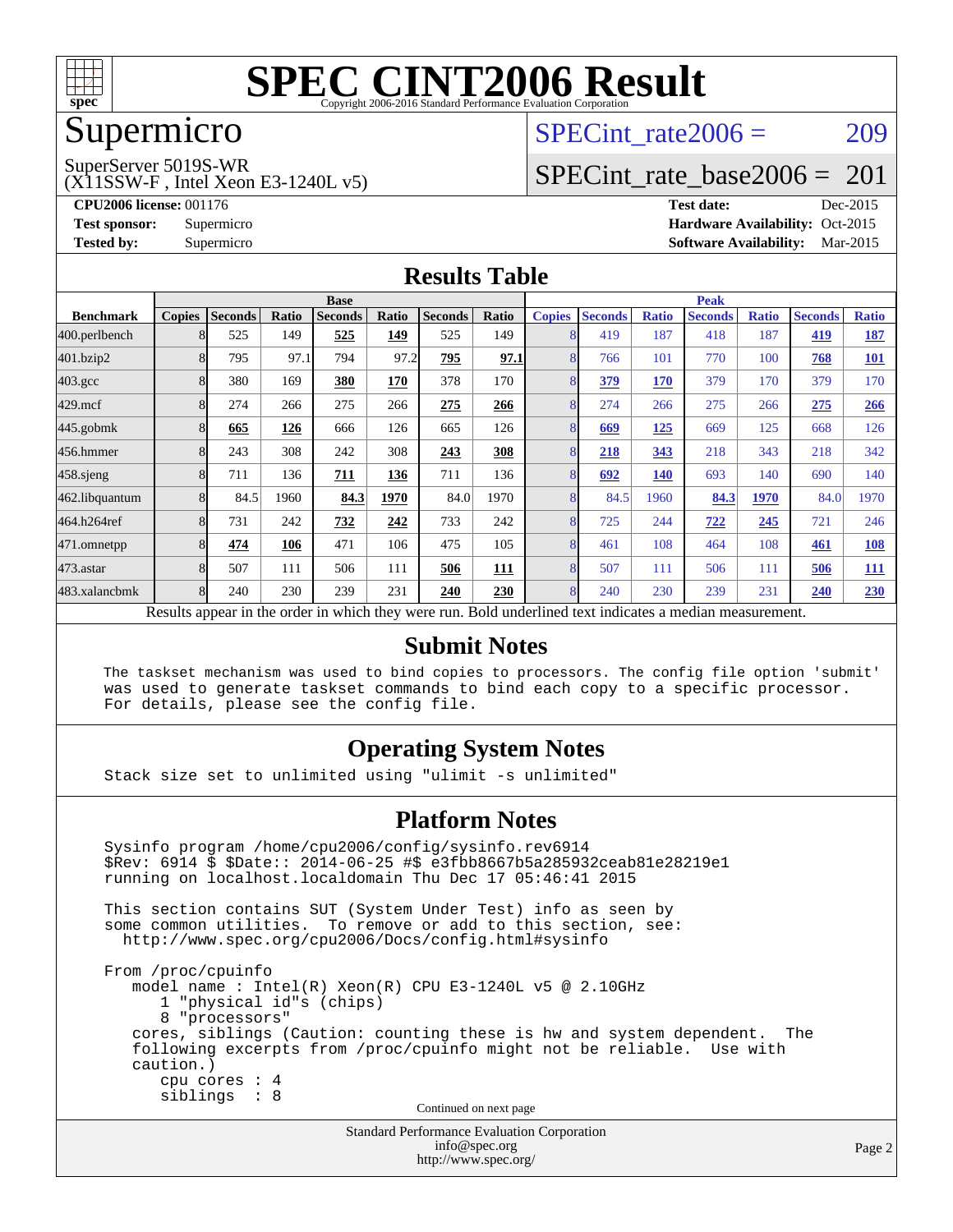

#### Supermicro

SPECint rate $2006 = 209$ 

SuperServer 5019S-WR

(X11SSW-F , Intel Xeon E3-1240L v5)

[SPECint\\_rate\\_base2006 =](http://www.spec.org/auto/cpu2006/Docs/result-fields.html#SPECintratebase2006)  $201$ 

**[CPU2006 license:](http://www.spec.org/auto/cpu2006/Docs/result-fields.html#CPU2006license)** 001176 **[Test date:](http://www.spec.org/auto/cpu2006/Docs/result-fields.html#Testdate)** Dec-2015 **[Test sponsor:](http://www.spec.org/auto/cpu2006/Docs/result-fields.html#Testsponsor)** Supermicro Supermicro **[Hardware Availability:](http://www.spec.org/auto/cpu2006/Docs/result-fields.html#HardwareAvailability)** Oct-2015 **[Tested by:](http://www.spec.org/auto/cpu2006/Docs/result-fields.html#Testedby)** Supermicro **Supermicro [Software Availability:](http://www.spec.org/auto/cpu2006/Docs/result-fields.html#SoftwareAvailability)** Mar-2015

#### **[Platform Notes \(Continued\)](http://www.spec.org/auto/cpu2006/Docs/result-fields.html#PlatformNotes)**

 physical 0: cores 0 1 2 3 cache size : 8192 KB

 From /proc/meminfo MemTotal: 65755200 kB HugePages\_Total: 0 Hugepagesize: 2048 kB

 From /etc/\*release\* /etc/\*version\* os-release: NAME="Red Hat Enterprise Linux Server" VERSION="7.1 (Maipo)"

 ID="rhel" ID\_LIKE="fedora" VERSION\_ID="7.1" PRETTY\_NAME="Red Hat Enterprise Linux Server 7.1 (Maipo)" ANSI\_COLOR="0;31" CPE\_NAME="cpe:/o:redhat:enterprise\_linux:7.1:GA:server"

 redhat-release: Red Hat Enterprise Linux Server release 7.1 (Maipo) system-release: Red Hat Enterprise Linux Server release 7.1 (Maipo) system-release-cpe: cpe:/o:redhat:enterprise\_linux:7.1:ga:server

uname -a:

 Linux localhost.localdomain 3.10.0-229.el7.x86\_64 #1 SMP Thu Jan 29 18:37:38 EST 2015 x86 64 x86 64 x86 64 GNU/Linux

run-level 3 Dec 16 23:14

 SPEC is set to: /home/cpu2006 Filesystem Type Size Used Avail Use% Mounted on /dev/mapper/rhel-home xfs 865G 170G 696G 20% /home Additional information from dmidecode:

 Warning: Use caution when you interpret this section. The 'dmidecode' program reads system data which is "intended to allow hardware to be accurately determined", but the intent may not be met, as there are frequent changes to hardware, firmware, and the "DMTF SMBIOS" standard.

 BIOS American Megatrends Inc. 1.0 11/03/2015 Memory: 4x Samsung M391A2K43BB1-CPB 16 GB 2 rank 2133 MHz

(End of data from sysinfo program)

#### **[General Notes](http://www.spec.org/auto/cpu2006/Docs/result-fields.html#GeneralNotes)**

Environment variables set by runspec before the start of the run: LD\_LIBRARY\_PATH = "/home/cpu2006/libs/32:/home/cpu2006/libs/64:/home/cpu2006/sh"

 Binaries compiled on a system with 1x Core i5-4670K CPU + 16GB memory using RedHat EL 7.0

Continued on next page

Standard Performance Evaluation Corporation [info@spec.org](mailto:info@spec.org) <http://www.spec.org/>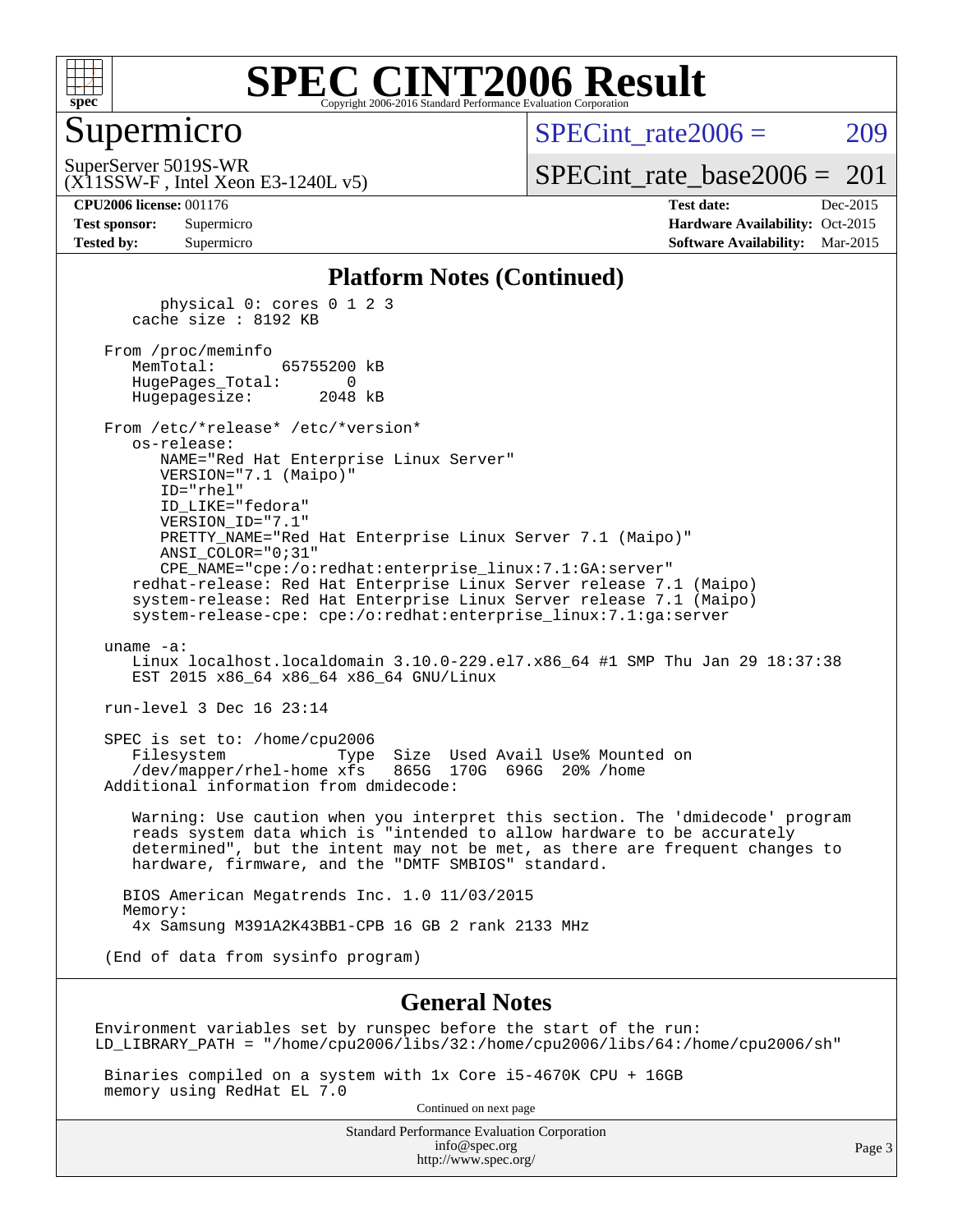

#### Supermicro

SPECint rate $2006 = 209$ 

SuperServer 5019S-WR

[SPECint\\_rate\\_base2006 =](http://www.spec.org/auto/cpu2006/Docs/result-fields.html#SPECintratebase2006)  $201$ 

(X11SSW-F , Intel Xeon E3-1240L v5)

**[CPU2006 license:](http://www.spec.org/auto/cpu2006/Docs/result-fields.html#CPU2006license)** 001176 **[Test date:](http://www.spec.org/auto/cpu2006/Docs/result-fields.html#Testdate)** Dec-2015 **[Test sponsor:](http://www.spec.org/auto/cpu2006/Docs/result-fields.html#Testsponsor)** Supermicro Supermicro **[Hardware Availability:](http://www.spec.org/auto/cpu2006/Docs/result-fields.html#HardwareAvailability)** Oct-2015 **[Tested by:](http://www.spec.org/auto/cpu2006/Docs/result-fields.html#Testedby)** Supermicro **Supermicro [Software Availability:](http://www.spec.org/auto/cpu2006/Docs/result-fields.html#SoftwareAvailability)** Mar-2015

#### **[General Notes \(Continued\)](http://www.spec.org/auto/cpu2006/Docs/result-fields.html#GeneralNotes)**

 Transparent Huge Pages enabled with: echo always > /sys/kernel/mm/transparent\_hugepage/enabled

### **[Base Compiler Invocation](http://www.spec.org/auto/cpu2006/Docs/result-fields.html#BaseCompilerInvocation)**

[C benchmarks](http://www.spec.org/auto/cpu2006/Docs/result-fields.html#Cbenchmarks):

[icc -m32 -L/opt/intel/composer\\_xe\\_2015/lib/ia32](http://www.spec.org/cpu2006/results/res2016q1/cpu2006-20151223-38503.flags.html#user_CCbase_intel_icc_011b86df29f8c679b747245588698a4d)

[C++ benchmarks:](http://www.spec.org/auto/cpu2006/Docs/result-fields.html#CXXbenchmarks)

[icpc -m32 -L/opt/intel/composer\\_xe\\_2015/lib/ia32](http://www.spec.org/cpu2006/results/res2016q1/cpu2006-20151223-38503.flags.html#user_CXXbase_intel_icpc_c2c99686a1a582c3e0de0b4806b02cea)

#### **[Base Portability Flags](http://www.spec.org/auto/cpu2006/Docs/result-fields.html#BasePortabilityFlags)**

 400.perlbench: [-DSPEC\\_CPU\\_LINUX\\_IA32](http://www.spec.org/cpu2006/results/res2016q1/cpu2006-20151223-38503.flags.html#b400.perlbench_baseCPORTABILITY_DSPEC_CPU_LINUX_IA32) 462.libquantum: [-DSPEC\\_CPU\\_LINUX](http://www.spec.org/cpu2006/results/res2016q1/cpu2006-20151223-38503.flags.html#b462.libquantum_baseCPORTABILITY_DSPEC_CPU_LINUX) 483.xalancbmk: [-DSPEC\\_CPU\\_LINUX](http://www.spec.org/cpu2006/results/res2016q1/cpu2006-20151223-38503.flags.html#b483.xalancbmk_baseCXXPORTABILITY_DSPEC_CPU_LINUX)

### **[Base Optimization Flags](http://www.spec.org/auto/cpu2006/Docs/result-fields.html#BaseOptimizationFlags)**

[C benchmarks](http://www.spec.org/auto/cpu2006/Docs/result-fields.html#Cbenchmarks):

[-xCORE-AVX2](http://www.spec.org/cpu2006/results/res2016q1/cpu2006-20151223-38503.flags.html#user_CCbase_f-xAVX2_5f5fc0cbe2c9f62c816d3e45806c70d7) [-ipo](http://www.spec.org/cpu2006/results/res2016q1/cpu2006-20151223-38503.flags.html#user_CCbase_f-ipo) [-O3](http://www.spec.org/cpu2006/results/res2016q1/cpu2006-20151223-38503.flags.html#user_CCbase_f-O3) [-no-prec-div](http://www.spec.org/cpu2006/results/res2016q1/cpu2006-20151223-38503.flags.html#user_CCbase_f-no-prec-div) [-opt-prefetch](http://www.spec.org/cpu2006/results/res2016q1/cpu2006-20151223-38503.flags.html#user_CCbase_f-opt-prefetch) [-opt-mem-layout-trans=3](http://www.spec.org/cpu2006/results/res2016q1/cpu2006-20151223-38503.flags.html#user_CCbase_f-opt-mem-layout-trans_a7b82ad4bd7abf52556d4961a2ae94d5)

[C++ benchmarks:](http://www.spec.org/auto/cpu2006/Docs/result-fields.html#CXXbenchmarks)

[-xCORE-AVX2](http://www.spec.org/cpu2006/results/res2016q1/cpu2006-20151223-38503.flags.html#user_CXXbase_f-xAVX2_5f5fc0cbe2c9f62c816d3e45806c70d7) [-ipo](http://www.spec.org/cpu2006/results/res2016q1/cpu2006-20151223-38503.flags.html#user_CXXbase_f-ipo) [-O3](http://www.spec.org/cpu2006/results/res2016q1/cpu2006-20151223-38503.flags.html#user_CXXbase_f-O3) [-no-prec-div](http://www.spec.org/cpu2006/results/res2016q1/cpu2006-20151223-38503.flags.html#user_CXXbase_f-no-prec-div) [-opt-prefetch](http://www.spec.org/cpu2006/results/res2016q1/cpu2006-20151223-38503.flags.html#user_CXXbase_f-opt-prefetch) [-opt-mem-layout-trans=3](http://www.spec.org/cpu2006/results/res2016q1/cpu2006-20151223-38503.flags.html#user_CXXbase_f-opt-mem-layout-trans_a7b82ad4bd7abf52556d4961a2ae94d5) [-Wl,-z,muldefs](http://www.spec.org/cpu2006/results/res2016q1/cpu2006-20151223-38503.flags.html#user_CXXbase_link_force_multiple1_74079c344b956b9658436fd1b6dd3a8a) [-L/sh -lsmartheap](http://www.spec.org/cpu2006/results/res2016q1/cpu2006-20151223-38503.flags.html#user_CXXbase_SmartHeap_32f6c82aa1ed9c52345d30cf6e4a0499)

#### **[Base Other Flags](http://www.spec.org/auto/cpu2006/Docs/result-fields.html#BaseOtherFlags)**

[C benchmarks](http://www.spec.org/auto/cpu2006/Docs/result-fields.html#Cbenchmarks):

403.gcc: [-Dalloca=\\_alloca](http://www.spec.org/cpu2006/results/res2016q1/cpu2006-20151223-38503.flags.html#b403.gcc_baseEXTRA_CFLAGS_Dalloca_be3056838c12de2578596ca5467af7f3)

#### **[Peak Compiler Invocation](http://www.spec.org/auto/cpu2006/Docs/result-fields.html#PeakCompilerInvocation)**

[C benchmarks \(except as noted below\)](http://www.spec.org/auto/cpu2006/Docs/result-fields.html#Cbenchmarksexceptasnotedbelow):

[icc -m32 -L/opt/intel/composer\\_xe\\_2015/lib/ia32](http://www.spec.org/cpu2006/results/res2016q1/cpu2006-20151223-38503.flags.html#user_CCpeak_intel_icc_011b86df29f8c679b747245588698a4d)

400.perlbench: [icc -m64](http://www.spec.org/cpu2006/results/res2016q1/cpu2006-20151223-38503.flags.html#user_peakCCLD400_perlbench_intel_icc_64bit_bda6cc9af1fdbb0edc3795bac97ada53)

401.bzip2: [icc -m64](http://www.spec.org/cpu2006/results/res2016q1/cpu2006-20151223-38503.flags.html#user_peakCCLD401_bzip2_intel_icc_64bit_bda6cc9af1fdbb0edc3795bac97ada53)

Continued on next page

Standard Performance Evaluation Corporation [info@spec.org](mailto:info@spec.org) <http://www.spec.org/>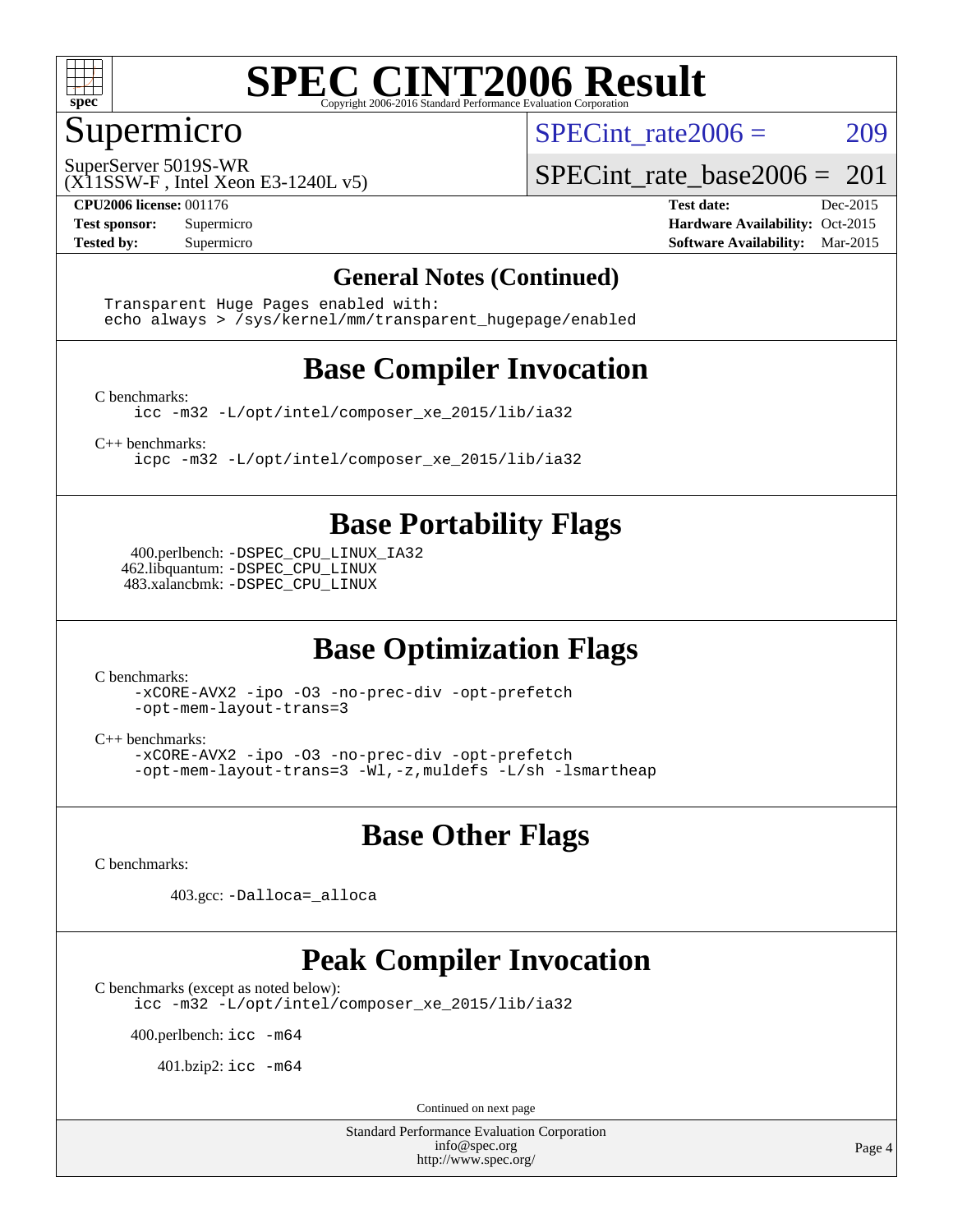

Supermicro

SPECint rate $2006 = 209$ 

(X11SSW-F , Intel Xeon E3-1240L v5) SuperServer 5019S-WR

[SPECint\\_rate\\_base2006 =](http://www.spec.org/auto/cpu2006/Docs/result-fields.html#SPECintratebase2006)  $201$ 

**[CPU2006 license:](http://www.spec.org/auto/cpu2006/Docs/result-fields.html#CPU2006license)** 001176 **[Test date:](http://www.spec.org/auto/cpu2006/Docs/result-fields.html#Testdate)** Dec-2015 **[Test sponsor:](http://www.spec.org/auto/cpu2006/Docs/result-fields.html#Testsponsor)** Supermicro **[Hardware Availability:](http://www.spec.org/auto/cpu2006/Docs/result-fields.html#HardwareAvailability)** Oct-2015 **[Tested by:](http://www.spec.org/auto/cpu2006/Docs/result-fields.html#Testedby)** Supermicro **Supermicro [Software Availability:](http://www.spec.org/auto/cpu2006/Docs/result-fields.html#SoftwareAvailability)** Mar-2015

## **[Peak Compiler Invocation \(Continued\)](http://www.spec.org/auto/cpu2006/Docs/result-fields.html#PeakCompilerInvocation)**

456.hmmer: [icc -m64](http://www.spec.org/cpu2006/results/res2016q1/cpu2006-20151223-38503.flags.html#user_peakCCLD456_hmmer_intel_icc_64bit_bda6cc9af1fdbb0edc3795bac97ada53)

458.sjeng: [icc -m64](http://www.spec.org/cpu2006/results/res2016q1/cpu2006-20151223-38503.flags.html#user_peakCCLD458_sjeng_intel_icc_64bit_bda6cc9af1fdbb0edc3795bac97ada53)

[C++ benchmarks:](http://www.spec.org/auto/cpu2006/Docs/result-fields.html#CXXbenchmarks)

[icpc -m32 -L/opt/intel/composer\\_xe\\_2015/lib/ia32](http://www.spec.org/cpu2006/results/res2016q1/cpu2006-20151223-38503.flags.html#user_CXXpeak_intel_icpc_c2c99686a1a582c3e0de0b4806b02cea)

**[Peak Portability Flags](http://www.spec.org/auto/cpu2006/Docs/result-fields.html#PeakPortabilityFlags)**

 400.perlbench: [-DSPEC\\_CPU\\_LP64](http://www.spec.org/cpu2006/results/res2016q1/cpu2006-20151223-38503.flags.html#b400.perlbench_peakCPORTABILITY_DSPEC_CPU_LP64) [-DSPEC\\_CPU\\_LINUX\\_X64](http://www.spec.org/cpu2006/results/res2016q1/cpu2006-20151223-38503.flags.html#b400.perlbench_peakCPORTABILITY_DSPEC_CPU_LINUX_X64) 401.bzip2: [-DSPEC\\_CPU\\_LP64](http://www.spec.org/cpu2006/results/res2016q1/cpu2006-20151223-38503.flags.html#suite_peakCPORTABILITY401_bzip2_DSPEC_CPU_LP64) 456.hmmer: [-DSPEC\\_CPU\\_LP64](http://www.spec.org/cpu2006/results/res2016q1/cpu2006-20151223-38503.flags.html#suite_peakCPORTABILITY456_hmmer_DSPEC_CPU_LP64) 458.sjeng: [-DSPEC\\_CPU\\_LP64](http://www.spec.org/cpu2006/results/res2016q1/cpu2006-20151223-38503.flags.html#suite_peakCPORTABILITY458_sjeng_DSPEC_CPU_LP64) 462.libquantum: [-DSPEC\\_CPU\\_LINUX](http://www.spec.org/cpu2006/results/res2016q1/cpu2006-20151223-38503.flags.html#b462.libquantum_peakCPORTABILITY_DSPEC_CPU_LINUX) 483.xalancbmk: [-DSPEC\\_CPU\\_LINUX](http://www.spec.org/cpu2006/results/res2016q1/cpu2006-20151223-38503.flags.html#b483.xalancbmk_peakCXXPORTABILITY_DSPEC_CPU_LINUX)

### **[Peak Optimization Flags](http://www.spec.org/auto/cpu2006/Docs/result-fields.html#PeakOptimizationFlags)**

[C benchmarks](http://www.spec.org/auto/cpu2006/Docs/result-fields.html#Cbenchmarks):

Standard Performance Evaluation Corporation [info@spec.org](mailto:info@spec.org) 400.perlbench: [-xCORE-AVX2](http://www.spec.org/cpu2006/results/res2016q1/cpu2006-20151223-38503.flags.html#user_peakPASS2_CFLAGSPASS2_LDCFLAGS400_perlbench_f-xAVX2_5f5fc0cbe2c9f62c816d3e45806c70d7)(pass 2) [-prof-gen](http://www.spec.org/cpu2006/results/res2016q1/cpu2006-20151223-38503.flags.html#user_peakPASS1_CFLAGSPASS1_LDCFLAGS400_perlbench_prof_gen_e43856698f6ca7b7e442dfd80e94a8fc)(pass 1) [-ipo](http://www.spec.org/cpu2006/results/res2016q1/cpu2006-20151223-38503.flags.html#user_peakPASS2_CFLAGSPASS2_LDCFLAGS400_perlbench_f-ipo)(pass 2) [-O3](http://www.spec.org/cpu2006/results/res2016q1/cpu2006-20151223-38503.flags.html#user_peakPASS2_CFLAGSPASS2_LDCFLAGS400_perlbench_f-O3)(pass 2) [-no-prec-div](http://www.spec.org/cpu2006/results/res2016q1/cpu2006-20151223-38503.flags.html#user_peakPASS2_CFLAGSPASS2_LDCFLAGS400_perlbench_f-no-prec-div)(pass 2) [-prof-use](http://www.spec.org/cpu2006/results/res2016q1/cpu2006-20151223-38503.flags.html#user_peakPASS2_CFLAGSPASS2_LDCFLAGS400_perlbench_prof_use_bccf7792157ff70d64e32fe3e1250b55)(pass 2) [-auto-ilp32](http://www.spec.org/cpu2006/results/res2016q1/cpu2006-20151223-38503.flags.html#user_peakCOPTIMIZE400_perlbench_f-auto-ilp32) 401.bzip2: [-xCORE-AVX2](http://www.spec.org/cpu2006/results/res2016q1/cpu2006-20151223-38503.flags.html#user_peakPASS2_CFLAGSPASS2_LDCFLAGS401_bzip2_f-xAVX2_5f5fc0cbe2c9f62c816d3e45806c70d7)(pass 2) [-prof-gen](http://www.spec.org/cpu2006/results/res2016q1/cpu2006-20151223-38503.flags.html#user_peakPASS1_CFLAGSPASS1_LDCFLAGS401_bzip2_prof_gen_e43856698f6ca7b7e442dfd80e94a8fc)(pass 1) [-ipo](http://www.spec.org/cpu2006/results/res2016q1/cpu2006-20151223-38503.flags.html#user_peakPASS2_CFLAGSPASS2_LDCFLAGS401_bzip2_f-ipo)(pass 2) [-O3](http://www.spec.org/cpu2006/results/res2016q1/cpu2006-20151223-38503.flags.html#user_peakPASS2_CFLAGSPASS2_LDCFLAGS401_bzip2_f-O3)(pass 2) [-no-prec-div](http://www.spec.org/cpu2006/results/res2016q1/cpu2006-20151223-38503.flags.html#user_peakPASS2_CFLAGSPASS2_LDCFLAGS401_bzip2_f-no-prec-div)(pass 2) [-prof-use](http://www.spec.org/cpu2006/results/res2016q1/cpu2006-20151223-38503.flags.html#user_peakPASS2_CFLAGSPASS2_LDCFLAGS401_bzip2_prof_use_bccf7792157ff70d64e32fe3e1250b55)(pass 2) [-opt-prefetch](http://www.spec.org/cpu2006/results/res2016q1/cpu2006-20151223-38503.flags.html#user_peakCOPTIMIZE401_bzip2_f-opt-prefetch) [-auto-ilp32](http://www.spec.org/cpu2006/results/res2016q1/cpu2006-20151223-38503.flags.html#user_peakCOPTIMIZE401_bzip2_f-auto-ilp32) [-ansi-alias](http://www.spec.org/cpu2006/results/res2016q1/cpu2006-20151223-38503.flags.html#user_peakCOPTIMIZE401_bzip2_f-ansi-alias) 403.gcc: [-xCORE-AVX2](http://www.spec.org/cpu2006/results/res2016q1/cpu2006-20151223-38503.flags.html#user_peakCOPTIMIZE403_gcc_f-xAVX2_5f5fc0cbe2c9f62c816d3e45806c70d7) [-ipo](http://www.spec.org/cpu2006/results/res2016q1/cpu2006-20151223-38503.flags.html#user_peakCOPTIMIZE403_gcc_f-ipo) [-O3](http://www.spec.org/cpu2006/results/res2016q1/cpu2006-20151223-38503.flags.html#user_peakCOPTIMIZE403_gcc_f-O3) [-no-prec-div](http://www.spec.org/cpu2006/results/res2016q1/cpu2006-20151223-38503.flags.html#user_peakCOPTIMIZE403_gcc_f-no-prec-div)  $429$ .mcf: basepeak = yes 445.gobmk: [-xCORE-AVX2](http://www.spec.org/cpu2006/results/res2016q1/cpu2006-20151223-38503.flags.html#user_peakPASS2_CFLAGSPASS2_LDCFLAGS445_gobmk_f-xAVX2_5f5fc0cbe2c9f62c816d3e45806c70d7)(pass 2) [-prof-gen](http://www.spec.org/cpu2006/results/res2016q1/cpu2006-20151223-38503.flags.html#user_peakPASS1_CFLAGSPASS1_LDCFLAGS445_gobmk_prof_gen_e43856698f6ca7b7e442dfd80e94a8fc)(pass 1) [-prof-use](http://www.spec.org/cpu2006/results/res2016q1/cpu2006-20151223-38503.flags.html#user_peakPASS2_CFLAGSPASS2_LDCFLAGS445_gobmk_prof_use_bccf7792157ff70d64e32fe3e1250b55)(pass 2) [-ansi-alias](http://www.spec.org/cpu2006/results/res2016q1/cpu2006-20151223-38503.flags.html#user_peakCOPTIMIZE445_gobmk_f-ansi-alias) [-opt-mem-layout-trans=3](http://www.spec.org/cpu2006/results/res2016q1/cpu2006-20151223-38503.flags.html#user_peakCOPTIMIZE445_gobmk_f-opt-mem-layout-trans_a7b82ad4bd7abf52556d4961a2ae94d5) 456.hmmer: [-xCORE-AVX2](http://www.spec.org/cpu2006/results/res2016q1/cpu2006-20151223-38503.flags.html#user_peakCOPTIMIZE456_hmmer_f-xAVX2_5f5fc0cbe2c9f62c816d3e45806c70d7) [-ipo](http://www.spec.org/cpu2006/results/res2016q1/cpu2006-20151223-38503.flags.html#user_peakCOPTIMIZE456_hmmer_f-ipo) [-O3](http://www.spec.org/cpu2006/results/res2016q1/cpu2006-20151223-38503.flags.html#user_peakCOPTIMIZE456_hmmer_f-O3) [-no-prec-div](http://www.spec.org/cpu2006/results/res2016q1/cpu2006-20151223-38503.flags.html#user_peakCOPTIMIZE456_hmmer_f-no-prec-div) [-unroll2](http://www.spec.org/cpu2006/results/res2016q1/cpu2006-20151223-38503.flags.html#user_peakCOPTIMIZE456_hmmer_f-unroll_784dae83bebfb236979b41d2422d7ec2) [-auto-ilp32](http://www.spec.org/cpu2006/results/res2016q1/cpu2006-20151223-38503.flags.html#user_peakCOPTIMIZE456_hmmer_f-auto-ilp32) 458.sjeng: [-xCORE-AVX2](http://www.spec.org/cpu2006/results/res2016q1/cpu2006-20151223-38503.flags.html#user_peakPASS2_CFLAGSPASS2_LDCFLAGS458_sjeng_f-xAVX2_5f5fc0cbe2c9f62c816d3e45806c70d7)(pass 2) [-prof-gen](http://www.spec.org/cpu2006/results/res2016q1/cpu2006-20151223-38503.flags.html#user_peakPASS1_CFLAGSPASS1_LDCFLAGS458_sjeng_prof_gen_e43856698f6ca7b7e442dfd80e94a8fc)(pass 1) [-ipo](http://www.spec.org/cpu2006/results/res2016q1/cpu2006-20151223-38503.flags.html#user_peakPASS2_CFLAGSPASS2_LDCFLAGS458_sjeng_f-ipo)(pass 2) [-O3](http://www.spec.org/cpu2006/results/res2016q1/cpu2006-20151223-38503.flags.html#user_peakPASS2_CFLAGSPASS2_LDCFLAGS458_sjeng_f-O3)(pass 2) [-no-prec-div](http://www.spec.org/cpu2006/results/res2016q1/cpu2006-20151223-38503.flags.html#user_peakPASS2_CFLAGSPASS2_LDCFLAGS458_sjeng_f-no-prec-div)(pass 2) [-prof-use](http://www.spec.org/cpu2006/results/res2016q1/cpu2006-20151223-38503.flags.html#user_peakPASS2_CFLAGSPASS2_LDCFLAGS458_sjeng_prof_use_bccf7792157ff70d64e32fe3e1250b55)(pass 2) [-unroll4](http://www.spec.org/cpu2006/results/res2016q1/cpu2006-20151223-38503.flags.html#user_peakCOPTIMIZE458_sjeng_f-unroll_4e5e4ed65b7fd20bdcd365bec371b81f) [-auto-ilp32](http://www.spec.org/cpu2006/results/res2016q1/cpu2006-20151223-38503.flags.html#user_peakCOPTIMIZE458_sjeng_f-auto-ilp32)  $462$ .libquantum: basepeak = yes 464.h264ref: [-xCORE-AVX2](http://www.spec.org/cpu2006/results/res2016q1/cpu2006-20151223-38503.flags.html#user_peakPASS2_CFLAGSPASS2_LDCFLAGS464_h264ref_f-xAVX2_5f5fc0cbe2c9f62c816d3e45806c70d7)(pass 2) [-prof-gen](http://www.spec.org/cpu2006/results/res2016q1/cpu2006-20151223-38503.flags.html#user_peakPASS1_CFLAGSPASS1_LDCFLAGS464_h264ref_prof_gen_e43856698f6ca7b7e442dfd80e94a8fc)(pass 1) [-ipo](http://www.spec.org/cpu2006/results/res2016q1/cpu2006-20151223-38503.flags.html#user_peakPASS2_CFLAGSPASS2_LDCFLAGS464_h264ref_f-ipo)(pass 2) [-O3](http://www.spec.org/cpu2006/results/res2016q1/cpu2006-20151223-38503.flags.html#user_peakPASS2_CFLAGSPASS2_LDCFLAGS464_h264ref_f-O3)(pass 2) [-no-prec-div](http://www.spec.org/cpu2006/results/res2016q1/cpu2006-20151223-38503.flags.html#user_peakPASS2_CFLAGSPASS2_LDCFLAGS464_h264ref_f-no-prec-div)(pass 2) [-prof-use](http://www.spec.org/cpu2006/results/res2016q1/cpu2006-20151223-38503.flags.html#user_peakPASS2_CFLAGSPASS2_LDCFLAGS464_h264ref_prof_use_bccf7792157ff70d64e32fe3e1250b55)(pass 2) [-unroll2](http://www.spec.org/cpu2006/results/res2016q1/cpu2006-20151223-38503.flags.html#user_peakCOPTIMIZE464_h264ref_f-unroll_784dae83bebfb236979b41d2422d7ec2) [-ansi-alias](http://www.spec.org/cpu2006/results/res2016q1/cpu2006-20151223-38503.flags.html#user_peakCOPTIMIZE464_h264ref_f-ansi-alias) Continued on next page

<http://www.spec.org/>